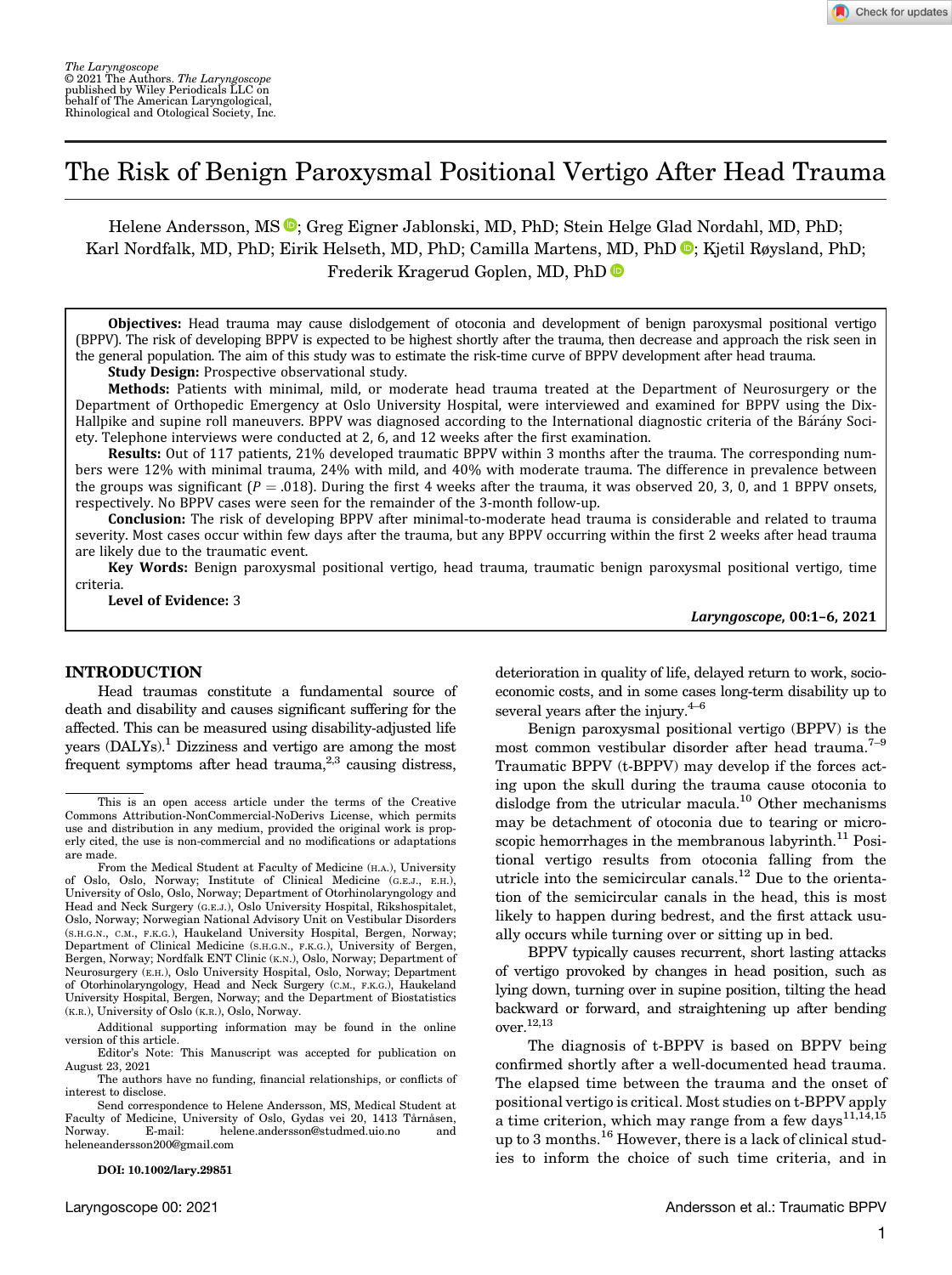medico-legal cases involving t-BPPV the time criterion is a point of dispute.

The aims of this study were to estimate the prevalence of BPPV after head traumas of different severity and to establish a risk-time curve for developing BPPV the first 3 months after the trauma.

#### MATERIALS AND METHODS

#### Design

This was a prospective study of 117 adults  $(≥18$  years) with head trauma, treated at the Department of Neurosurgery or the Department of Orthopedic Emergency at Oslo University Hospital between August 2019 and March 2020.

## **Ethics**

Participation was based on informed consent and the study protocol was approved in advance by the Regional Committee for Medical and Health Research Ethics of Northern Norway (reference number 2019/400) and by the Data Protection Officer of Oslo University Hospital (reference number 19/05879).

### **Material**

Inclusion criterium was head injury categorized according to the Head Injury Severity Score (HISS) as minimal (Glasgow coma scale (GCS) 15 and no loss of consciousness or amnesia), mild (GCS 14 or 15 and brief (<5 minutes) loss of consciousness or amnesia), and moderate (GCS 9–13 and/or loss of consciousness ≥5 minutes or focal neurological deficits). Exclusion criteria were severe head injury  $(GCS \le 8)$ ,<sup>17</sup> dizziness or balance problems within the previous 4 weeks before the trauma, known otovestibular or neurological disorders causing dizziness or balance problems, consent incompetency, dementia, and substance abuse as well as neck injury preventing diagnostic/therapeutic maneuvers.

#### Inclusion

Patients were included from two different units at Oslo University Hospital. The Orthopedic Emergency Department admits all types of injuries in Oslo, including minimal and mild head traumas. The Department of Neurosurgery admits all degrees of head trauma, but particularly the more severely injured patients where surgery may be necessary. Patients were included regardless of whether vertigo was present or not, and

| TABLE II.                                                       |
|-----------------------------------------------------------------|
| Univariate Logistic Regression Analyses of t-BPPV Risk Based on |
| Trauma Severity, Age, and Sex.                                  |

|                      | P-Value | Odds Ratio | Confidence Interval |
|----------------------|---------|------------|---------------------|
| Trauma group         |         |            |                     |
| Mild vs. minimal     | .125    | 2.3        | $0.8 - 6.7$         |
| Moderate vs. minimal | .018    | 5.0        | $1.3 - 19.1$        |
| Age $\geq 50$ years  | .162    | 0.5        | $0.2 - 1.3$         |
| Sex (male)           | .981    | 1.0        | $0.4 - 2.5$         |
|                      |         |            |                     |

t-BPPV = traumatic benign paroxysmal positional vertigo.

they were examined as soon as practically and medically feasible after the injury. The median time between trauma and the first examination was 5 days (range 0–20 days).

#### Diagnostic Procedure

The diagnostic procedure started with an interview with particular attention to the presence, onset, and characteristics of vertigo or dizziness; duration of attacks; and relation to head movements of different types. The interview was followed by an examination for nystagmus using infrared video-goggles with the Dix-Hallpike<sup>18</sup> and supine roll maneuvers.<sup>19</sup> Dizziness or vertigo during the maneuvers was noted. Before the examination, participants were instructed to stay in a head-upright position for at least 30 minutes. If the patient had consumed alcohol the previous 12 hours before examination, the examination was postponed. Dix-Hallpike maneuver was performed first by laying the participant supine, with the head turned  $45^{\circ}$  to the side and the neck extended approximately  $20^{\circ}$ , if possible. The supine roll maneuver was performed by turning the head maximally to one side, then maximally to the other side, and then back to the first side, with the neck flexed approximately 10 to  $20^{\circ}$ . In both Dix-Hallpike and supine roll maneuvers, every other participant would alternate between turning the head to the right and left first. If no nystagmus occurred, each position was held for 20 to 30 seconds. If nystagmus persisted, the position was held for approximately 1 minute.

BPPV was diagnosed according to the Bárány Society diagnostic criteria for BPPV.13 Accordingly, BPPV was classified as BPPV in the posterior, horizontal, or anterior canal; lithiasis of multiple canals; probable BPPV spontaneously resolved; and possible BPPV.<sup>13</sup> The criteria are portrayed in the supplementary table S1. Other categories used in this study were unspecific dizziness, exclusively orthostatic dizziness, and no dizziness.

In confirmed cases, BPPV onset was based on carefully interviewing the patient to determine the first experience of

| Clinical Data From Each Head Trauma Group Separately (Minimal, Mild, and Moderate) and for the Patient Group as a Whole. |  |
|--------------------------------------------------------------------------------------------------------------------------|--|
|--------------------------------------------------------------------------------------------------------------------------|--|

|                                      | Minimal   | Mild      | Moderate  | Total      |
|--------------------------------------|-----------|-----------|-----------|------------|
| <b>BPPV</b>                          | 6 (12%)   | 12 (24%)  | 6 (40%)   | 24 (21%)   |
| Probable BPPV spontaneously resolved | (2%)      | $0(0\%)$  | 2 (13%)   | 3(3%)      |
| Possible BPPV                        | 8 (16%)   | 12 (24%)  | 1 (7%)    | 21 (18%)   |
| Unspecific dizziness                 | 18 (35%)  | 19 (37%)  | 3(20%)    | 40 (34%)   |
| Exclusively orthostatic dizziness    | $0(0\%)$  | (2%)      | 2(13%)    | 3(3%)      |
| No dizziness                         | 18 (35%)  | 7 (14%)   | 1 (7%)    | 26 (22%)   |
| Total                                | 51 (100%) | 51 (100%) | 15 (100%) | 117 (100%) |

 $BPPV =$  benign paroxysmal positional vertigo.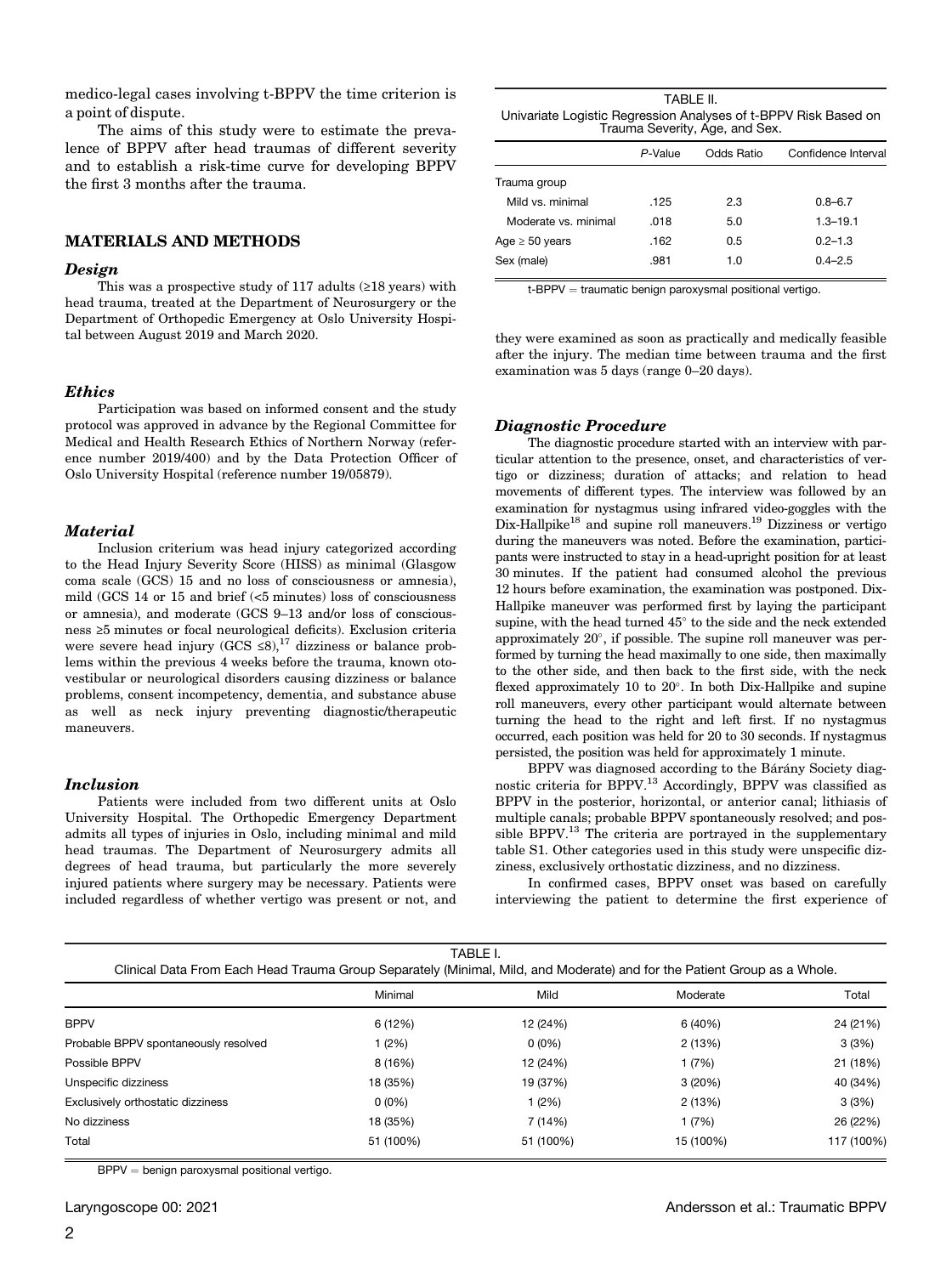| TABLE III.                                         |
|----------------------------------------------------|
| Time of Onset of Definite BPPV Cases ( $n = 24$ ). |
| Instances of Definite F                            |

|                        | Instances of Definite BPPV |
|------------------------|----------------------------|
| The same day as trauma | 8                          |
| 1 day after trauma     | 6                          |
| 2 days after trauma    | 2                          |
| 3 days after trauma    | 1                          |
| 4 days after trauma    | 2                          |
| 6 days after trauma    | 1                          |
| 12 days after trauma   | 1                          |
| 14 days after trauma   | 2                          |
| 25 days after trauma   | 1                          |
|                        |                            |

BPPV = benign paroxysmal positional vertigo.

positional vertigo or dizziness. BPPV cases were classified as unilateral if only one labyrinth was affected, and bilateral if both labyrinths were affected simultaneously. Telephone interviews were conducted at 2, 6, and 12 weeks after the first examination. Patients were also asked to make contact as soon as possible if dizziness happened to occur, change in character, or reoccur. Patients suffering from dizziness at telephone follow-up were offered a new clinical examination, similar to the first. Of these, two-thirds accepted the offer. The most common reasons for declining the offer of a second consultation were insignificant symptoms and practical barriers (e.g., old age, living far away). Confirmed cases were referred to an experienced otoneurologist (one of the coauthors) for treatment and follow-up.

## Statistical Methods

Probable and possible BPPV cases were reported, but not included in the statistical analyses. Logistic regression was used to analyze differences in risk of BPPV based on age, gender, and trauma severity. A P-value of <.05 was considered statistically significant. The risk-time curve of BPPV was visualized using Kaplan-Meier and smoothed hazard ratio graphs. Data were censored 3 months after the trauma. Statistical analyses were performed using Stata 15.0 (StataCorp, U.S.A.) and R version 4.0.2 (R Foundation for Statistical Computing, Vienna, Austria).

# **RESULTS**

One hundred fifty-one patients were asked to participate. Twenty-three patients declined participation, while 11 either canceled or did not show up for examination. Although patients were not required to state a cause for nonparticipation, a majority offered an explanation spontaneously, which was noted. The given cause was for the most part practical or health barriers to participation. Health issues included old age or frailty (four cases) or preexisting morbidity (nine cases). Practical barriers were noted in 13 cases. In five cases no explanation was given, and in three cases patients mentioned that they did not feel dizzy at the time.

One hundred seventeen patients were included. Mean age was 50 years (range 18–90 years), and 49 (42%) were women. The trauma severity according to  $HISS<sup>17</sup>$  was minimal, mild, and moderate in 51, 51, and 15 cases,



Fig. 1. Kaplan-Meier curve of 117 patients followed for 3 months after head trauma, illustrating the proportion of patients free from definite BPPV. [Color figure can be viewed in the online issue, which is available at [www.laryngoscope.com](http://www.laryngoscope.com).]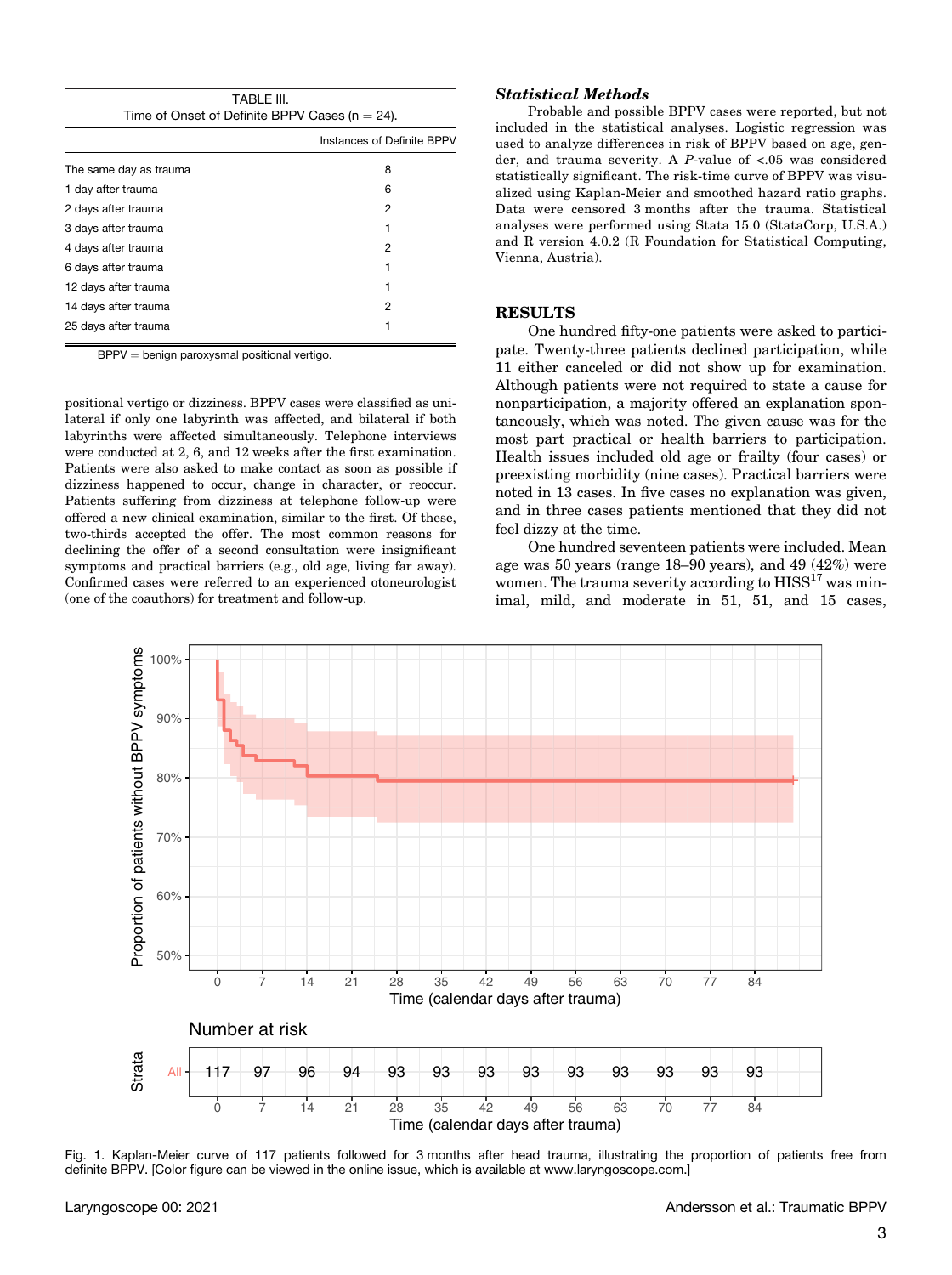

Fig. 2. Smoothed hazard ratio curve including definite BPPV cases from the whole patient group. Illustrating the short-time risk of developing BPPV after head trauma for a patient who has not developed BPPV. [Color figure can be viewed in the online issue, which is available at [www.laryngoscope.com.](http://www.laryngoscope.com)]

respectively. The dropout rate was 11% (five patients at 2 weeks, five patients at 6 weeks, and three patients at 12 weeks).

Twenty-four patients (21%, 95% CI: 14%–29%) developed BPPV within 3 months after the trauma. After minimal, mild, and moderate head traumas, BPPV occurred in 6 of 51 (12%, 95% CI 4%–24%), 12 of 51 (24%, 95% CI 13%–37%), and 6 of 15 (40%, 95% CI 16%–68%) cases, respectively. In total, 78% in the entire group experienced some form of dizziness. The prevalence of BPPV and other forms of dizziness are shown in Table I.

The results of the logistic regression analyses are shown in Table II. With minimal head trauma as reference, increased risk of BPPV was associated with moderate head trauma ( $P = 0.018$ ), but not with mild trauma. The risk of BPPV was not associated with age or sex.

The onsets of definite BPPV cases are shown in Table III. The Kaplan-Meier survival curve is shown in Figure 1 and the smoothed hazard ratio curve in Figure 2.

The Kaplan-Meier curve illustrates that the risk of developing t-BPPV is highest shortly after the trauma. All but one of the BPPV cases report onset of

| TABI F IV.<br>Subtypes of BPPV in Patients Who Developed Definite BPPV<br>$(n = 24)$ During 3-Month Follow-up After Minimal-to-Moderate<br>Head Trauma ( $n = 117$ ). |                               |  |
|-----------------------------------------------------------------------------------------------------------------------------------------------------------------------|-------------------------------|--|
|                                                                                                                                                                       | Instances of<br>definite BPPV |  |
| Posterior canal BPPV                                                                                                                                                  | 5                             |  |
| Horizontal canal BPPV geotropic direction changing<br>nystagmus                                                                                                       | 7                             |  |
| Horizontal canal BPPV apogeotropic direction<br>changing nystagmus                                                                                                    | 2                             |  |
| Anterior canal BPPV                                                                                                                                                   | 5                             |  |
| <b>Bilateral BPPV</b>                                                                                                                                                 | 5                             |  |

Diagnosis according to Bárány Society Criteria.<sup>13</sup>

 $BPPV =$  benign paroxysmal positional vertigo.

characteristic symptoms within 2 weeks after the trauma. The remaining BPPV case had symptom onset 25 days after the trauma.

The smoothed hazard ratio curve shows that the short-time risk of developing t-BPPV is decreasing with time after head trauma and eventually flattens out.

Table IV shows the BPPV subtypes among the definite BPPV cases.

#### **DISCUSSION**

Our results show that 21% (95% CI: 14%–29%) of 117 patients with minimal-to-moderate head injury developed BPPV within a 3-month follow-up. All cases reported an onset of characteristic symptoms within 1 month after the trauma. The risk of BPPV was associated with trauma severity, but not with age or sex. To our knowledge, this is the first study to document the risk-time curve of BPPV development after head injury.

A population-based study estimated the 4-week prevalence of BPPV to 0.7% (95% CI: 0.5%–1.1%) and the 1-year prevalence to  $1.6\%$  (95% CI:  $1.3\%$ -2.1%).<sup>20</sup> Based on these figures, we loosely estimated the expected prevalence of idiopathic BPPV (i-BPPV) in our 3-month followup of 117 patients with a mean age of 50 years to 0.5% to 2%. This was outside the 95% confidence interval for the observed prevalence of BPPV in our study after minimal head trauma (4%–24%). In other words, the risk of t-BPPV was significantly increased after all degrees of head trauma compared with the general population.

There is a lack of epidemiologic studies documenting the risk of BPPV after head trauma. However, such studies often report a traumatic etiology in about 10% of the patients. Józefowicz-Korczyńska et al. studied 179 patients with mild head injury, where 19 patients were diagnosed with BPPV (10.6%).<sup>8</sup> Davies et al. studied 100 head injured patients with vestibular complaints, and 15 were diagnosed with BPPV (15%).<sup>7</sup> Dlugaiczyk et al. studied 74 BPPV patients and attributed this to a traumatic event in 14.9%.21 Balatsouras et al. diagnosed BPPV in 493 patients at a neurotology department over a period of 7 years and attributed this to a head trauma in 38 of the patients  $(7.7\%)$ <sup>22</sup> Ernst et al. included 63 patients who complained of vertigo after head or neck trauma and found that 36 of these (57%) had developed BPPV within the first 24 hours after the trauma.<sup>9</sup> A factor contributing to such a high BPPV occurrence could be the exclusive inclusion of patients suffering from vertigo or dizziness after their trauma.

There are currently no internationally accepted diagnostic criteria for t-BPPV. Inclusion criteria for studies on t-BPPV in the scientific literature generally include a cutoff value for the time window between trauma and onset of characteristic positional vertigo. However, this cutoff value has ranged from a few days<sup>11,14,15</sup> to 3 months.<sup>16</sup> One experimental study on mice indicated that otoconia may continue to detach from the utricular macula for several months after vibration to the skull.<sup>23</sup> We cannot exclude the possibility that this may also be the case in humans. However, in our study, the risk of developing definite BPPV was highest shortly after the trauma and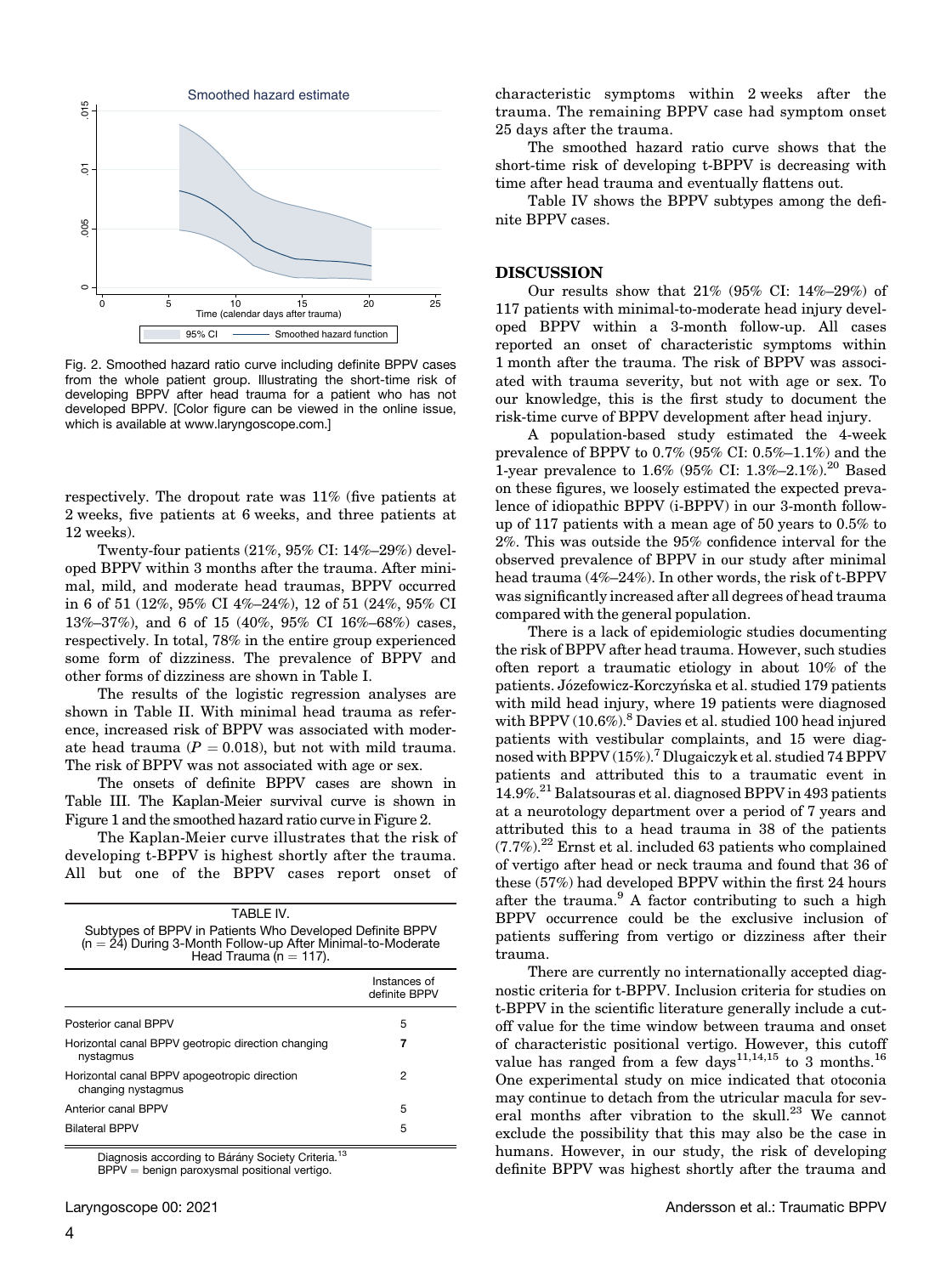subsequently flattened out. All cases but one occurred within 2 weeks after the trauma. The single case that occurred after 25 days could be due to the trauma, but a sporadic case of i-BPPV was also expected during the follow-up. For this reason, our study indicates that 2 weeks may be a reasonable time window for the diagnosis of t-BPPV. After this, the association with head trauma becomes uncertain.

We found significant BPPV occurrence even after minimal head traumas. This indicates that a low impact injury that causes no loss of consciousness or amnesia can cause dislodgment of otoconia and subsequent BPPV. This is in agreement with a number of studies documenting BPPV after sports activities like running, aerobics, swimming, postural gymnastics, and American football,24–<sup>26</sup> as well as surgery involving vibration to the scull including otologic, dental, and maxilla-facial surgery.24,27–<sup>30</sup>

The typical patient with i-BPPV is  $>50$  years old,<sup>31</sup> and women are affected more often than men.<sup>14,15</sup> However, in our study, the risk of t-BPPV was not influenced by age or gender. This is confirmed by other studies,  $11,14,15$  which substantiates that the pathophysiology of t-BPPV seems to be different from i-BPPV.

The distribution of subtypes of BPPV in our study differed from the reported distribution in idiopathic cases.<sup>13</sup> In particular, there was a higher prevalence of lateral and anterior canal involvement as well as bilateral cases. The frequent affection of the lateral canal emphasizes the need to perform not only the Dix-Hallpike test but also the supine roll test when examining dizzy head injured patients. Our results are in agreement with previous studies on differences between t-BPPV and i-BPPV.  $^{11,16,22,32}\,$ 

The main strengths of our study are the prospective study design, low dropout rate, and the inclusion of not only patients who experienced attacks of positional vertigo/dizziness, but also patients with no evident vestibular symptoms. Some BPPV cases caused by head trauma might initially be easily overlooked due to complex and vague symptoms, unless the patient is examined specifically for this diagnosis. Inclusion of patients from two different units of Oslo University Hospital increases the generalizability of the study. The Dix-Hallpike and supine roll maneuvers were video-recorded, which made it possible for the authors to re-examine and discuss cases. We strictly followed the Bárány Society criteria<sup>13</sup> when diagnosing BPPV and classifying BPPV as "probable BPPV spontaneously resolved" and "possible BPPV."

Our study had some limitations. Although probable and possible BPPV are recognized entities in the Bárány Society criteria for  $BPPV$ ,<sup>13</sup> we chose only to include definite cases in our analyses. Since dizziness after head trauma could be due to other reasons such as central causes, musculoskeletal cervical problems, visual dysfunction, or other vestibular problems, it is in our opinion necessary to use criteria with high specificity when diagnosing BPPV in this setting. Significant underdiagnosis of BPPV was unlikely due to the close follow-up of the patients with regard to vertigo symptoms as well as video documentation of positional nystagmus. Twenty-three patients declined participation, while 11 either canceled or did not show up for examination. The risk of attrition bias was assessed by the authors and found to be low since the reasons given by the patients for nonparticipation were mostly related to practical or health barriers. It should be noted that our results first and foremost can be generalized to minimal, mild, and moderate head traumas, but it is reasonable to assume that serious head traumas may have an even higher occurrence of BPPV. It was not practically and medically feasible to examine this patient group in the acute phase after the trauma. A study investigating the occurrence of BPPV after severe head trauma found that approximately half of the patients with positional vertigo suffered from BPPV.<sup>2</sup>

Because BPPV is such a common finding after head trauma, $7-9,21,22$  especially among the more severe head traumas,<sup>2</sup> BPPV should be excluded before attributing vertigo or dizziness to concussion. Gordon et al. concluded that "traumatic BPPV is probably under-recognized or misdiagnosed in clinical practice" and stated that "The Dix-Hallpike maneuver is mandatory in all patients with dizziness and vertigo following head trauma."<sup>33</sup> According to de Clercq et al. and Eric G. Johnson, there is growing support for including a vestibular examination for t-BPPV in the diagnostic workup after all head traumas.<sup>34,35</sup>

Our findings underline the importance of informing, examining, and treating patients for t-BPPV even after minimal head injuries. Routines should be implemented for BPPV testing of all head injured patients with complaints of dizziness. The diagnostic tests for BPPV are simple, noninvasive, and quick to perform. Early detection and treatment can improve quality of life for the patients who develop t-BPPV and decrease the socioeconomic impact of this disorder.

## **CONCLUSION**

Our study found BPPV in approximately one-fifth of patients after minimal-to-moderate head trauma, with the risk increasing with the severity of the injury. The risk of developing t-BPPV was highest immediately after the trauma and subsequently flattened out. Characteristic symptoms occurred within 2 weeks after the trauma in the vast majority of cases. We propose that onset of BPPV symptoms within 2 weeks after an adequate head trauma indicates traumatic etiology, whereas later onset suggests uncertain etiology. Patients should be informed about this risk, and routines should be implemented for detection and treatment of t-BPPV in patients with minimal to moderate head trauma.

#### ACKNOWLEDGMENTS

The authors would like to thank Oslo University Hospital, the Department of Orthopedic Emergency, Division of Orthopedic Surgery with a special gratitude to Knut Melhuus and Martine Enger, and the three surgical intensive care units for enabling recruitment of head trauma patients and for their cooperation during the inclusion period. We also wish to thank the Medical Student Research Program at Faculty of Medicine, University of Oslo for providing funding for the project.